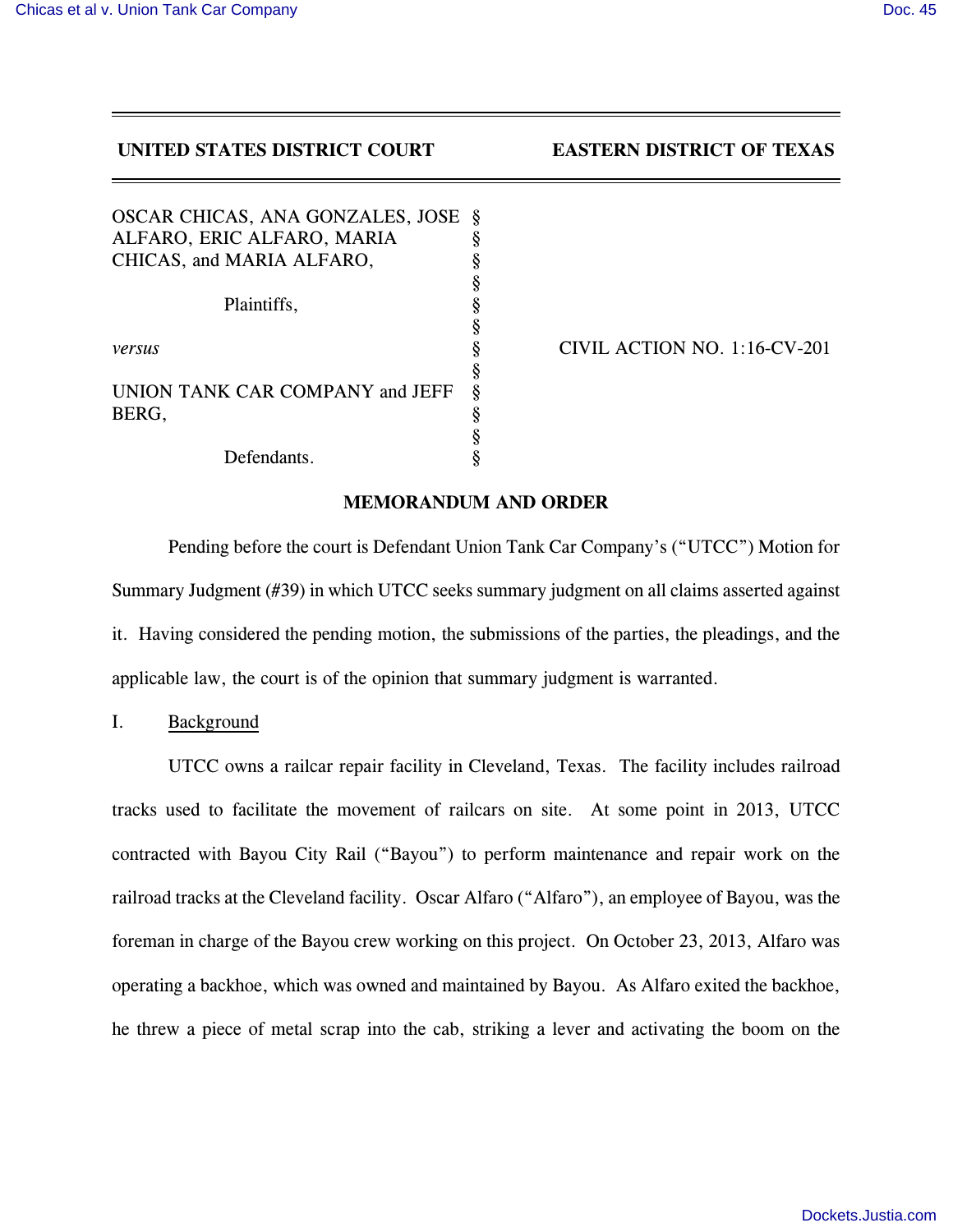backhoe. The boom swung around and pinned Alfaro between the boom and the backhoe outrigger. Alfaro died as a result of this incident.<sup>1</sup>

On August 19, 2015, Plaintiffs, as wrongful death beneficiaries and on behalf of the Estate of Alfaro, filed suit against UTCC, asserting claims of gross negligence.<sup>2</sup> Plaintiffs contend that UTCC "failed to own, control, supervise, maintain, and inspect the [backhoe], in a reasonable manner, thereby causing the fatal injuries to Oscar Alfaro." On February 17, 2017, UTCC designated Bayou as a responsible third party, asserting that, as Alfaro's employer, Bayou was responsible for training, instructing, and supervising him. Despite Plaintiffs' opposition, the court deemed such designation timely on March 29, 2017. Thereafter, on April 21, 2017, UTCC filed the instant motion alleging that Plaintiffs cannot meet their burden under § 95.003 of the Texas Civil Practice and Remedies Code and, therefore, UTCC is entitled to judgment as a matter of law. In response, Plaintiffs maintain that genuine disputes of material fact exist with regard to whether UTCC: (1) exercised control over Alfaro's work; (2) had knowledge of the danger or condition on its premises—*i.e.* the backhoe's malfunctioning; and (3) failed to warn of such danger or condition adequately.

<sup>&</sup>lt;sup>1</sup> Alfaro was alone at the time of his fatal accident. Thus, there were no witnesses to the events leading up to his death. Nevertheless, the parties agree that, based on the evidence, this is the most likely scenario. In any event, the precise manner in which he was killed is not dispositive of the issues before the court.

 $2^2$  The entire procedural history of this case is described in the court's previous Memorandum and Orders (#s 30, 35); thus, it is not necessary to reiterate it here.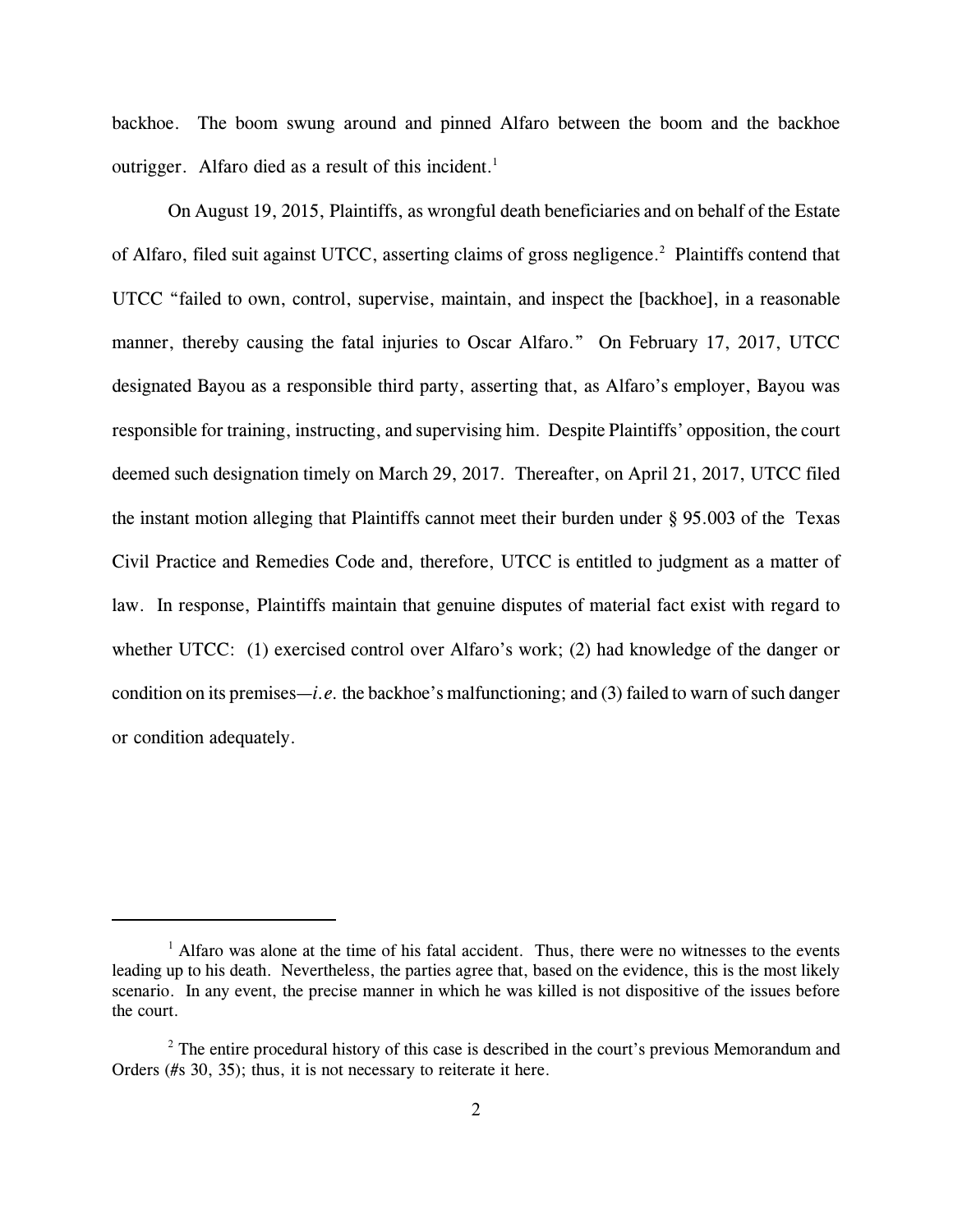## II. Analysis

### A. Evidentiary Objections

As an initial matter, UTCC objects to several portions of Plaintiffs' summary judgment evidence on the basis of hearsay. Evidence offered for or against summary judgment is subject to the same standards and rules that govern the admissibility of evidence at trial. *Reeves v. Wells Fargo Home Mortg.*, 544 F. App'x 564, 569 (5th Cir. 2013) (citing *Donaghey v. Ocean Drilling & Expl. Co.*, 974 F.2d 646, 650 n.3 (5th Cir. 1992)); *Okpala v. City of Houston*, 397 F. App'x 50, 55 n.15 (5th Cir. 2010); *Paz v. Brush Engineered Materials, Inc.*, 555 F.3d 383, 387-88 (5th Cir. 2009). "Evidence on summary judgment may be considered to the extent not based on hearsay or other information excludable at trial." *Fowler v. Smith*, 68 F.3d 124, 126 (5th Cir. 1995) (citing *Salas v. Carpenter*, 980 F.2d 299, 304 (5th Cir. 1992); *Martin v. John W. Stone Oil Distrib., Inc.*, 819 F.2d 547, 549 (5th Cir. 1987)); *see Roberts v. City of Shreveport*, 397 F.3d 287, 295 (5th Cir. 2005); *Okoye v. Univ. of Tex. Health Sci. Ctr.*, 245 F.3d 507, 510 (5th Cir. 2001); *Garcia v. Reeves Cty.*, 32 F.3d 200, 203 (5th Cir. 1994).

Here, UTCC contends that three excerpts from Plaintiff Eric Alfaro's ("Eric") deposition are hearsay because they include discussions between Alfaro and David Lawrence ("Lawrence"), a UTCC employee. Specifically, Eric testified that Alfaro never knew what his work duties would be until he reported to Lawrence, who would instruct him on what his crew was to do for the day.<sup>3</sup> These statements, arguably, are not submitted for the truth of the matter asserted but merely to reflect the control retained by UTCC over the way in which Alfaro and other Bayou employees

<sup>&</sup>lt;sup>3</sup> Eric, who also worked for Bayou on the UTCC project, was present in the same room during these meetings.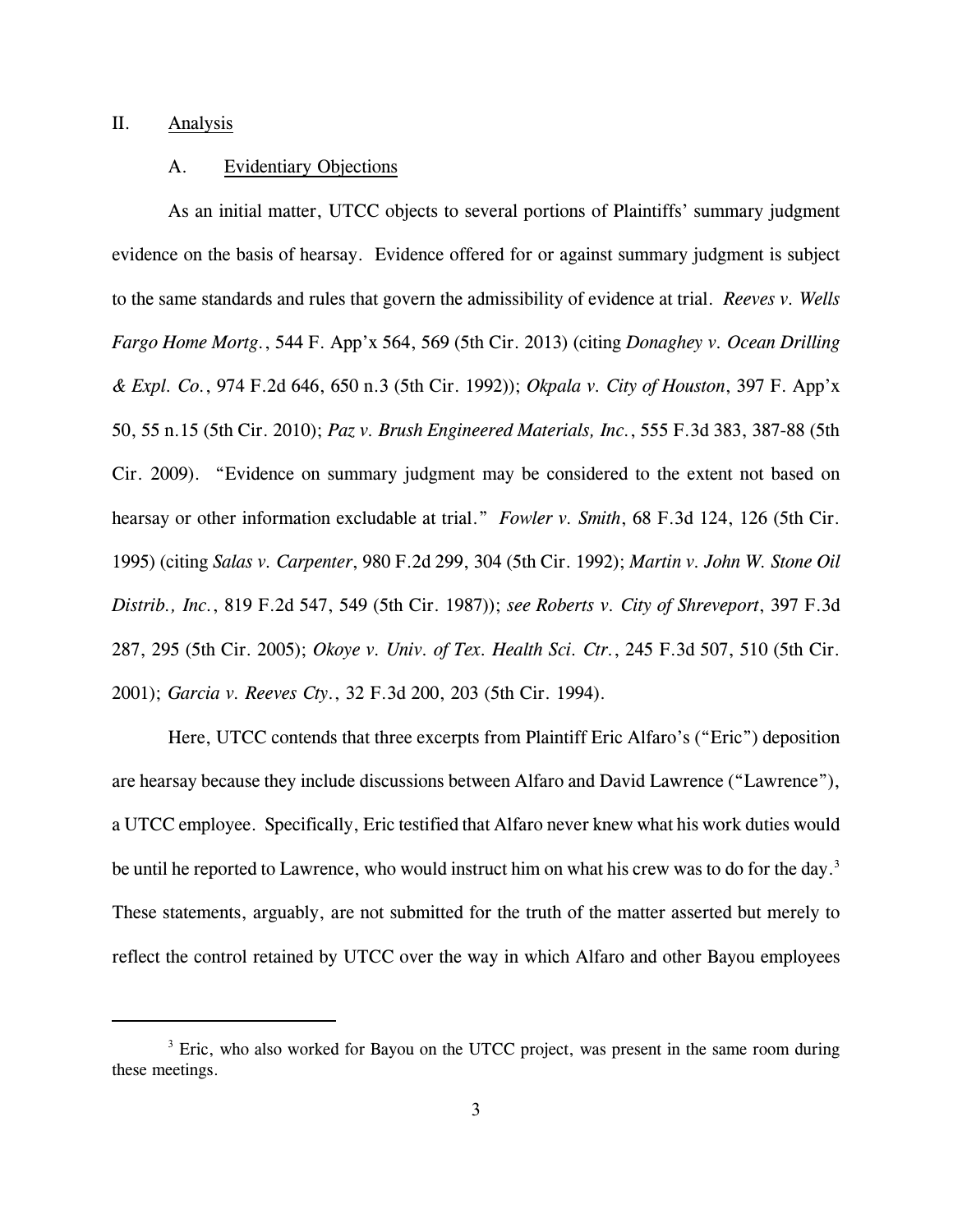carried out their work on UTCC's premises. Therefore, they are not hearsay. FED. R. EVID. 801(c). In any event, any statements made by Lawrence that are offered for the truth of the matter asserted are nonetheless admissible. A statement made by an employee of the opposing party within the scope of that relationship qualifies as an admission of a party opponent and, therefore, is admissible to defeat summary judgment. *See* FED.R.EVID. 801(d)(2)(D); *McMann v. Greystar Mgmt. Servs., LP*, No. 1:12-CV-909, 2013 WL 6243847, at \*4 n.1 (W.D. Tex. Dec. 2, 2013). Accordingly, UTCC's objections to the aforementioned portions of Eric's deposition are OVERRULED.

Additionally, UTCC objects to an interview given by Jeff Trevino ("Trevino"), a manager at Bayou, to OSHA after Alfaro's accident. Because this interview contains out-of-court statements offered for their truth, the court will disregard it. Consequently, UTCC's objection to Trevino's interview is SUSTAINED and the exhibit is STRUCK.

#### B. Summary Judgment Standard

Rule 56(a) of the Federal Rules of Civil Procedure provides that summary judgment shall be granted "if the movant shows that there is no genuine dispute as to any material fact and the movant is entitled to judgment as a matter of law." FED. R. CIV. P. 56(a); *accord Hefren v. McDermott, Inc.*, 820 F.3d 767, 771 (5th Cir. 2016). The party seeking summary judgment bears the initial burden of informing the court of the basis for its motion and identifying those portions of the pleadings, depositions, answers to interrogatories, and admissions on file, together with the affidavits, if any, which it believes demonstrate the absence of a genuine issue of material fact. *Celotex Corp. v. Catrett*, 477 U.S. 317, 323 (1986); *Davis v. Fort Bend Cty.*, 765 F.3d 480, 484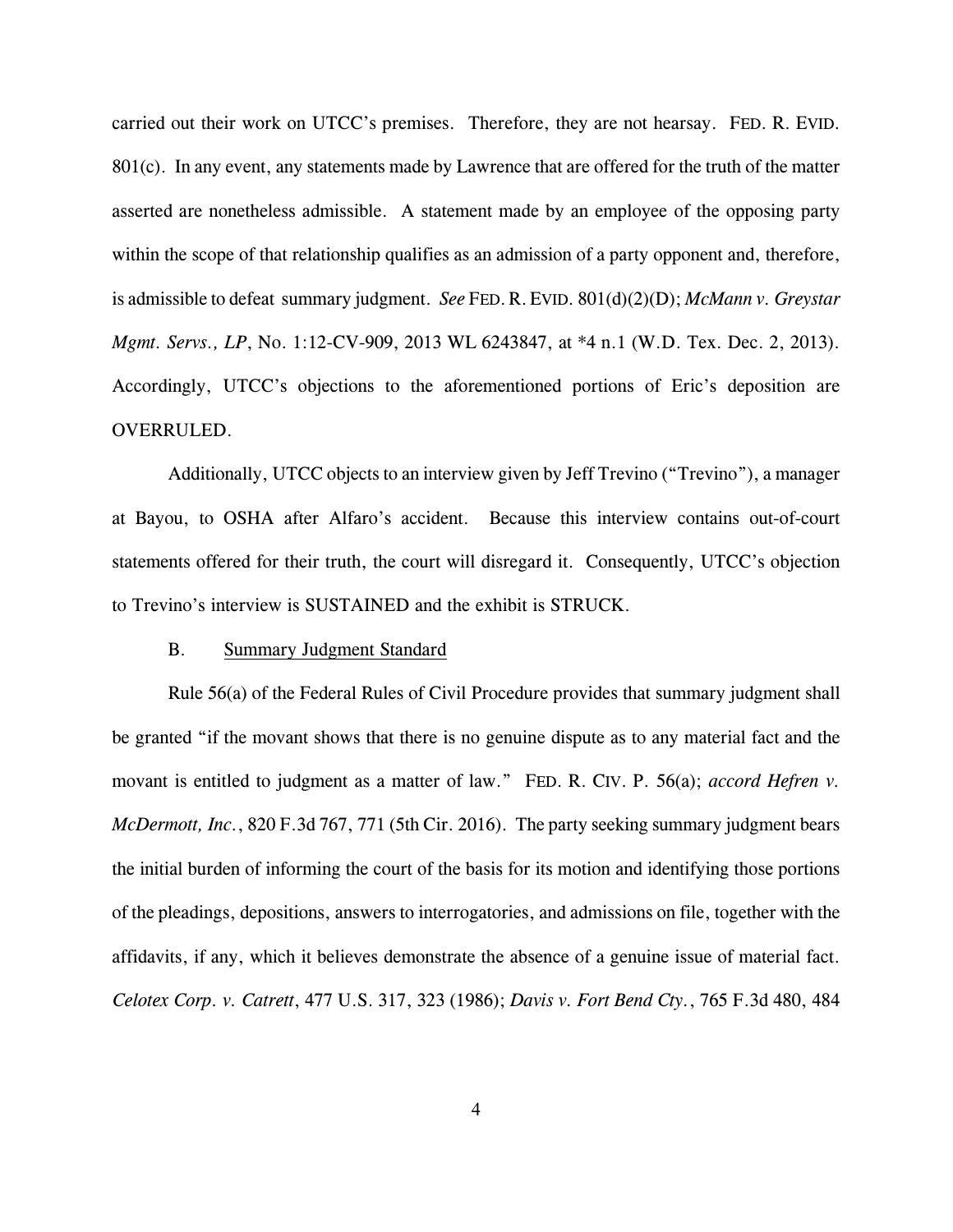(5th Cir. 2014), *cert. denied*, 135 S. Ct. 2804 (2015); *Tech. Automation Servs. Corp. v. Liberty Surplus Ins. Corp.*, 673 F.3d 399, 407 (5th Cir. 2012).

"A fact issue is material if its resolution could affect the outcome of the action." *Hemphill v. State Farm Mut. Auto. Ins. Co.*, 805 F.3d 535, 538 (5th Cir. 2015), *cert. denied*, 136 S. Ct. 1715 (2016); *Tiblier v. Dlabal*, 743 F.3d 1004, 1007 (5th Cir. 2014); *accord Poole v. City of Shreveport*, 691 F.3d 624, 627 (5th Cir. 2012); *Cooper Tire & Rubber Co. v. Farese*, 423 F.3d 446, 454 (5th Cir. 2005). "Factual disputes that are irrelevant or unnecessary will not be counted." *Tiblier*, 743 F.3d at 1007 (quoting *Anderson v. Liberty Lobby, Inc.*, 477 U.S. 242, 248 (1986)). "An issue is '*genuine*' if it is real and substantial, as opposed to merely formal, pretended, or a sham." *Hudspeth v. City of Shreveport*, 270 F. App'x 332, 334 (5th Cir. 2008) (quoting *Bazan ex rel. Bazan v. Hidalgo Cty.*, 246 F.3d 481, 489 (5th Cir. 2001)). Thus, a genuine issue of material fact exists "if the evidence is such that a reasonable jury could return a verdict for the nonmoving party." *Hefren*, 820 F.3d at 771 (quoting *Anderson*, 477 U.S. at 248); *Tiblier*, 743 F.3d at 1007; *accord Haverda v. Hays Cty.*, 723 F.3d 586, 591 (5th Cir. 2013). The moving party, however, "need not negate the elements of the nonmovants' case." *Pioneer Expl., L.L.C. v. Steadfast Ins. Co.*, 767 F.3d 503, 511 (5th Cir. 2014); *Bayle v. Allstate Ins. Co.*, 615 F.3d 350, 355 (5th Cir. 2010); *Boudreaux v. Swift Transp. Co.*, 402 F.3d 536, 540 (5th Cir. 2005) (citing *Little v. Liquid Air Corp.*, 37 F.3d 1069, 1075 (5th Cir. 1994)).

Once a proper motion has been made, the nonmoving parties may not rest upon mere allegations or denials in the pleadings but must present affirmative evidence, setting forth specific facts, to demonstrate the existence of a genuine issue for trial. *Celotex Corp.*, 477 U.S. at 322 n.3; *see Beard v. Banks*, 548 U.S. 521, 529 (2006) (quoting FED. R. CIV. P. 56(e)); *Distribuidora*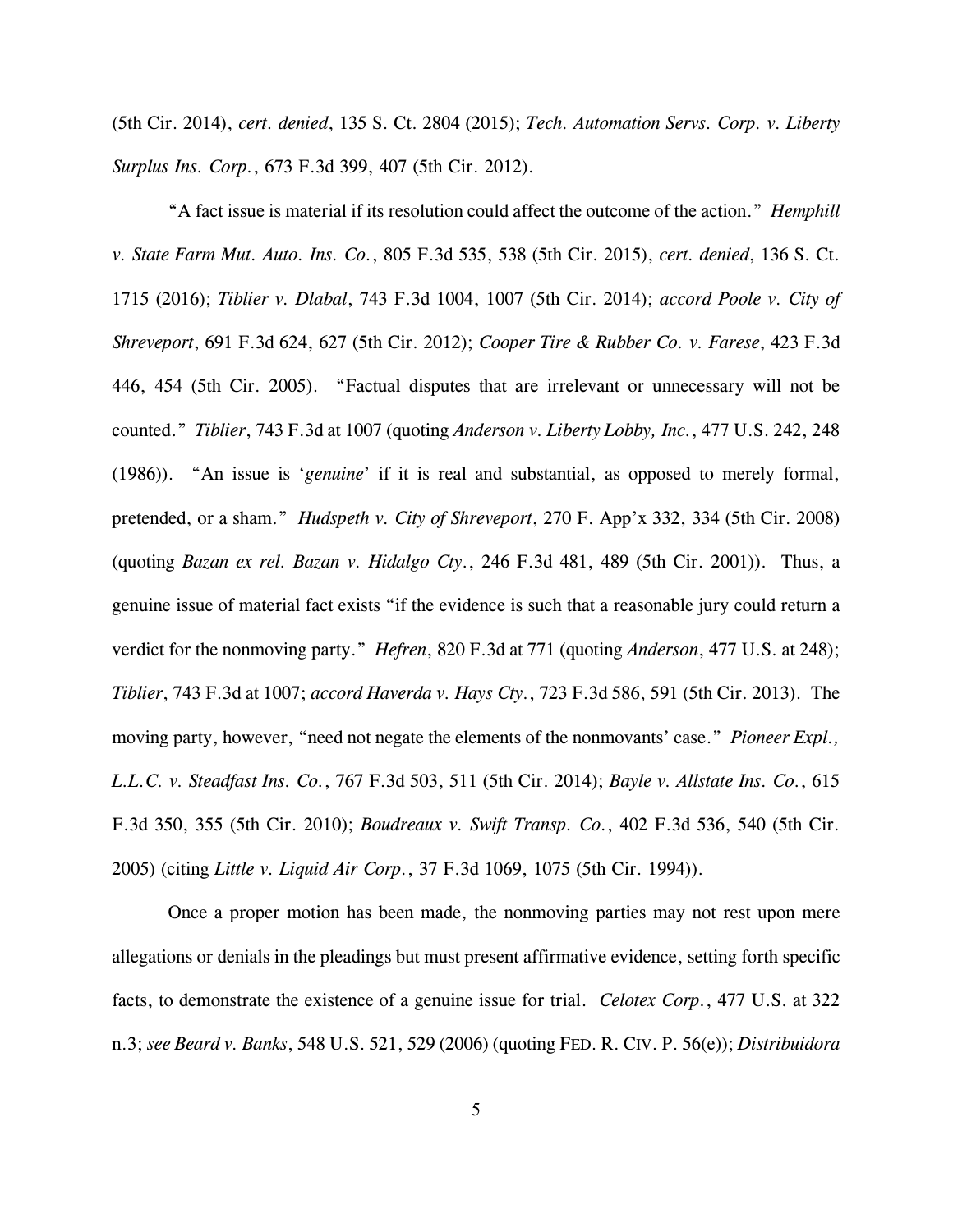*Mari Jose, S.A. de C.V. v. Transmaritime, Inc.*, 738 F.3d 703, 706 (5th Cir. 2013). The court must "review the record 'taken as a whole.'" *Black v. Pan Am. Labs., LLC*, 646 F.3d 254, 273 (5th Cir. 2011) (quoting *Reeves v. Sanderson Plumbing Prods., Inc.*, 530 U.S. 133, 150 (2000) (quoting *Matsushita Elec. Indus. Co. v. Zenith Radio Corp.*, 475 U.S. 574, 587 (1986))); *see City of Alexandria v. Brown*, 740 F.3d 339, 350 (5th Cir. 2014). All the evidence must be construed in the light most favorable to the nonmoving parties, and the court will not weigh the evidence or evaluate its credibility. *Reeves*, 530 U.S. at 150; *Tiblier*, 743 F.3d at 1007; *see Hefren*, 820 F.3d at 771. The evidence of the nonmovants is to be believed, with all justifiable inferences drawn and all reasonable doubts resolved in their favor. *Tolan v. Cotton*, 134 S. Ct. 1861, 1863 (2014) (citing *Anderson*, 477 U.S. at 255); *Hemphill*, 805 F.3d at 538; *Pioneer Expl., L.L.C.*, 767 F.3d at 511.

Furthermore, unlike Texas law, federal law does not recognize "no evidence" motions for summary judgment. *See* FED. R. CIV. P. 56(a)*.* Although UTCC acknowledges this, it nonetheless maintains that it "is entitled to summary judgment under a no evidence standard" because Plaintiffs have "no evidence" to support any of the elements under their cause of action. The concept of a "no evidence" summary judgment, however, "neither accurately describes federal law nor has any particular import in the vernacular of federal summary judgment procedure." *Royal Surplus Lines Ins. Co. v. Brownsville Indep. Sch. Dist.*, 404 F. Supp. 942, 948 (S.D. Tex. 2005). Rather, "federal law contemplates a shifting burden" in which the party seeking summary judgment bears the initial burden of demonstrating the absence of a genuine dispute of material fact. *Id.* Thus, to the extent UTCC seeks a "no evidence" summary judgment,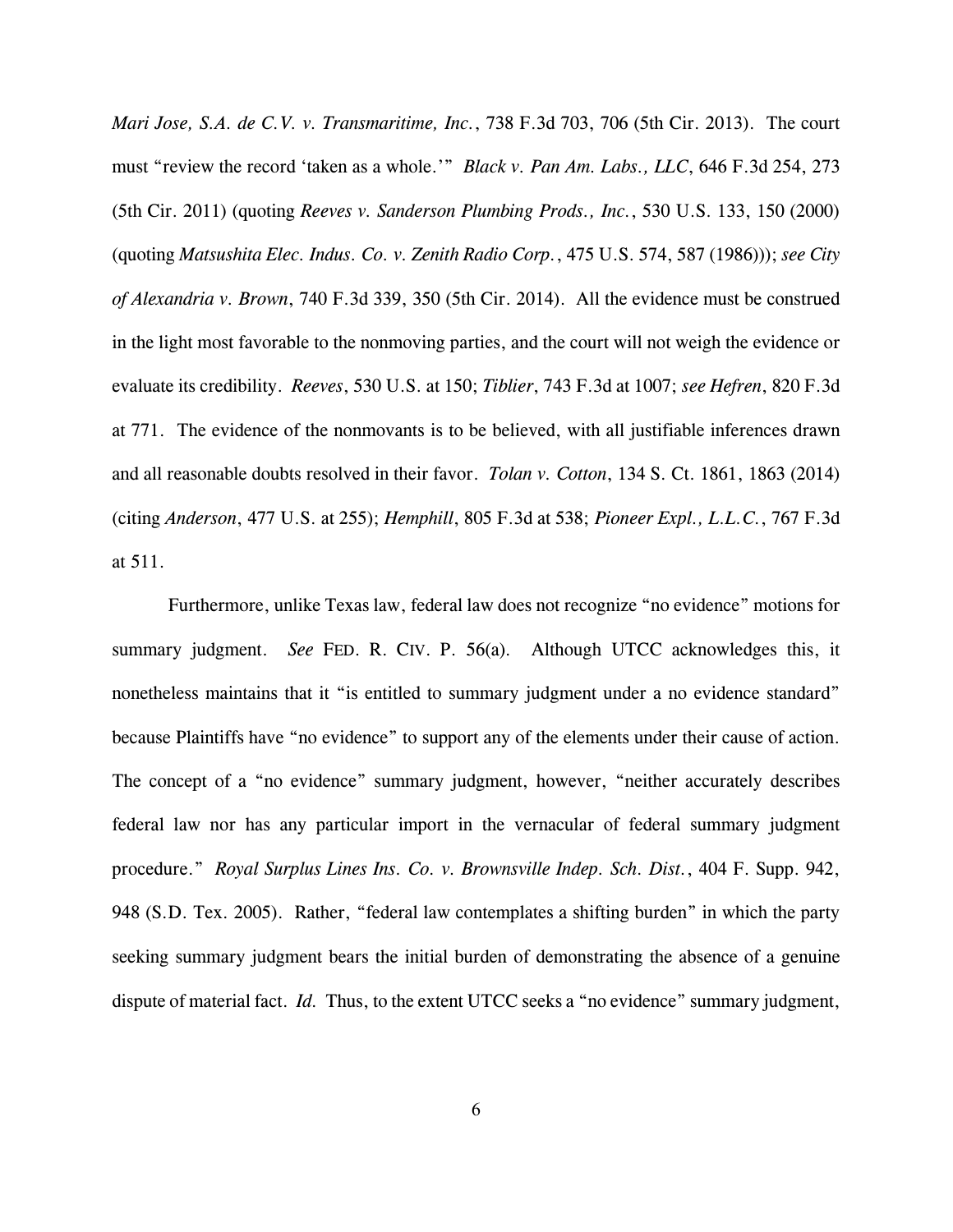that request is denied. Instead, the court will analyze UTCC's motion under the burden-shifting framework of Rule 56.

# C. Liability for Injuries to Independent Contractors

The liability of property owners for injuries to contractors and subcontractors is governed

by Chapter 95 of the Texas Civil Practice and Remedies Code. Section 95.003 provides:

A property owner is not liable for personal injury, death, or property damage to a contractor, subcontractor, or an employee of a contractor or subcontractor who constructs, repairs, renovates, or modifies an improvement to real property, including personal injury, death, or property damage arising from the failure to provide a safe workplace unless:

(1) the property owner exercises or retains some control over the manner in which the work is performed, other than the right to order the work to start or stop or to inspect progress or receive reports; and

(2) the property owner had actual knowledge of the danger or condition resulting in the personal injury, death, or property damage and failed to adequately warn.

TEX. CIV. PRAC. & REM. CODE § 95.003.

Thus, § 95.003 requires that a plaintiff adduce evidence that the defendant actually knew of the dangerous condition, not merely evidence that the defendant should have known about it, in order to overcome the statutory protection provided by Chapter 95. *See* TEX. CIV. PRAC. & REM. CODE § 95.003(2). "In other words, the burden  $\lceil \cdot \rceil$  rests upon the plaintiff to show both (1) control *and* (2) actual knowledge of the danger. These are two independent and necessary conditions to the imposition of liability." *Dyall v. Simpson Pasadena Paper Co.*, 152 S.W.3d 688, 699 (Tex. App.—Houston [14th Dist.] 2004, pet. denied).

Section 95.002 contains the following provision regarding the statute's applicability:

This chapter applies only to a claim: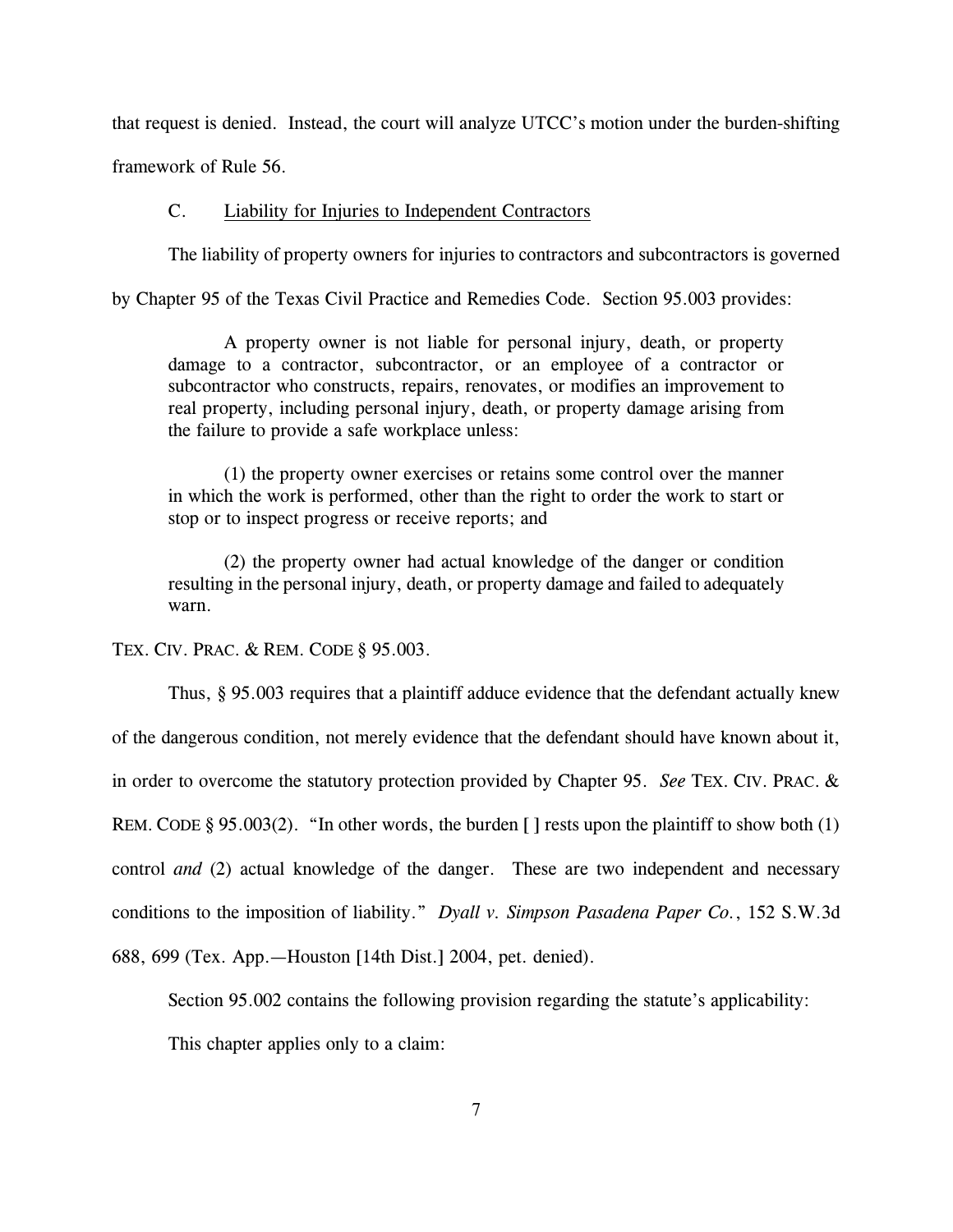(1) against a property owner, contractor, or subcontractor for personal injury, death, or property damage to an owner, a contractor, or a subcontractor or an employee of a contractor or subcontractor; and

(2) that arises from the condition or use of an improvement to real property where the contractor or subcontractor constructs, repairs, renovates, or modifies the improvement.

TEX. CIV. PRAC. & REM. CODE § 95.002. Thus, two requirements must be met before a suit for a worker's injuries falls within the parameters of Chapter 95. First, the suit must be brought by and against a party specified in  $\S$  95.002(1); second, the claim must "arise from" an activity involving a modification or improvement to the property. *Petri v. Kestrel Oil & Gas Props., L.P.*, 878 F. Supp. 2d 744, 770 (S.D. Tex. 2012); *Williamson v. Paccar, Inc.*, No. 4:06-CV-282, 2007 WL 2264720, at \*3 (E.D. Tex. Aug. 6, 2007); *Vanderbeek v. San Jacinto Methodist Hosp.*, 246 S.W.3d 346, 350 (Tex. App.—Houston [14th Dist.] 2008, no pet.); *Phillips v. Dow Chem. Co.*, 186 S.W.3d 121, 131 (Tex. App.—Houston [14th Dist.] 2005, no pet.). The second prong of the statute is satisfied so long as the contractor makes a modification, renovation, repair, or refurbishment to any permanent structure attached to the land. *Francis v. Coastal Oil & Gas Co.*, 130 S.W.3d 76, 85 (Tex. App.—Houston [1st Dist.] 2003, no pet.); *see Sonnier v. Chisholm-Ryder Co., Inc.*, 909 S.W.2d 475, 479 (Tex. 1995).

A "property owner," as defined in Chapter 95, is "a person or entity that owns real property primarily used for commercial or business purposes." TEX. CIV. PRAC. & REM. CODE § 95.001(3). A "claim" is defined as "a claim for damages caused by negligence." TEX. CIV. PRAC. & REM. CODE § 95.001(1). The Supreme Court of Texas recently held that "Chapter 95" applies to *all* independent contractor claims for damages caused by a property owner's negligence when the requirements of section 95.002(2) are satisfied." *Abutahoun v. Dow Chem. Co.*, 463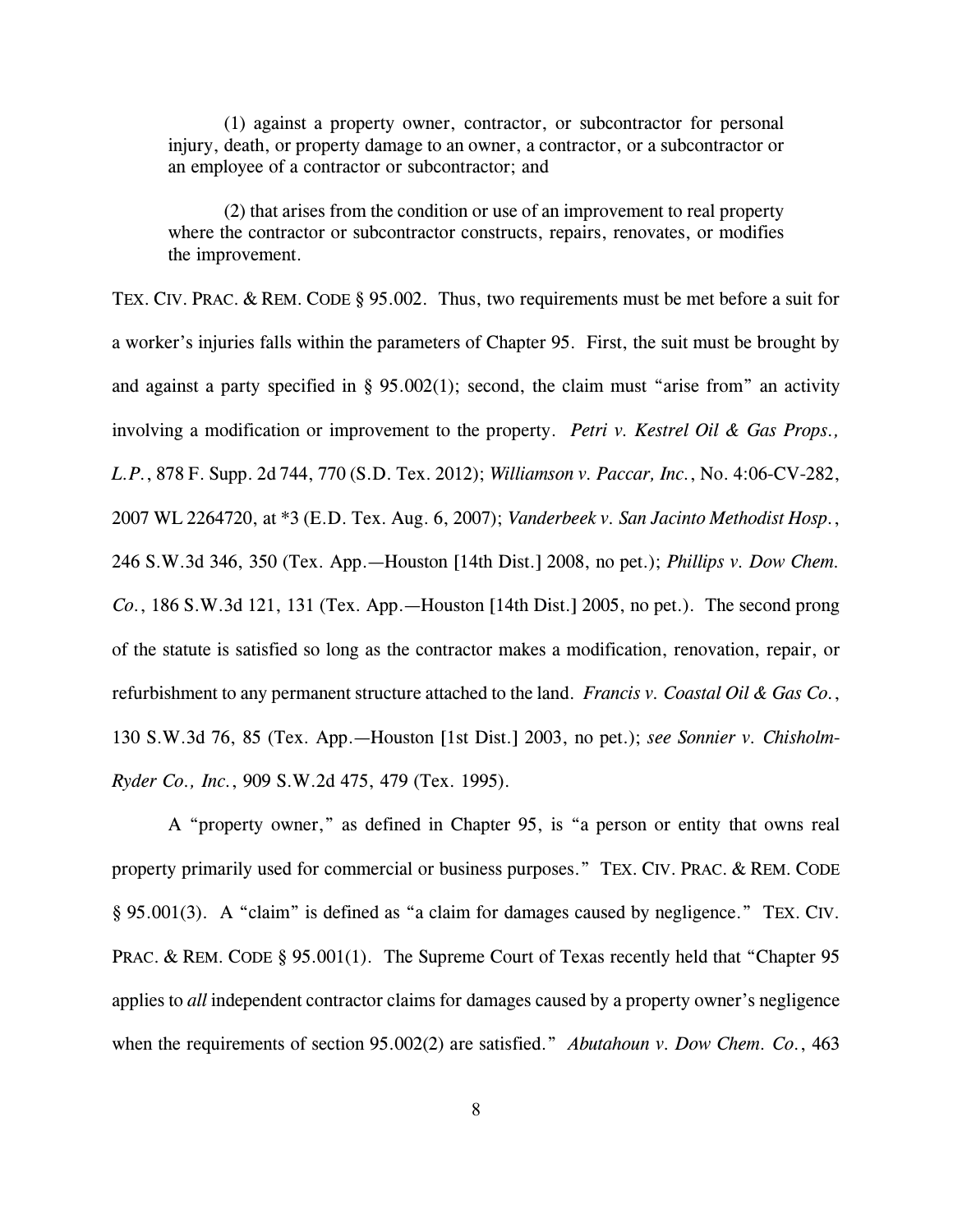S.W.3d 42, 43 (Tex. 2015) (emphasis added). Moreover, when Chapter 95 is applicable to an independent contractor's negligence claim, it is the sole means of recovery against the property owner. *Id.* at 51.

Here, Plaintiffs have asserted damages for UTCC's alleged gross negligence. It is undisputed that UTCC is a property owner and that Alfaro was the employee of a contractor to UTCC. Further, at the time of his death, Alfaro was conducting repairs on railroad tracks, a permanent structure attached to UTCC's real property. Accordingly, because Alfaro's injury arose from his work on UTCC's railcar repair facility, Plaintiffs' claims against UTCC fall within the scope of  $\S$  95.002.

#### D. Chapter 95 Burden of Production

The defense has the initial burden of establishing that Chapter 95 applies to the case. *Gorman v. Meng*, 335 S.W.3d 797, 802 (Tex. App.—Dallas 2011, no pet.); *Rueda v. Paschal*, 178 S.W.3d 107, 111 (Tex. App.—Houston [1st Dist.] 2005, no pet.); *see Jones v. Apache Corp.*, No. G-05-499, 2007 WL 656268, at \*2 (S.D. Tex. Feb. 27, 2007); *Moreno v. BP Am. Prod. Co.*, No. 04-08-00036, 2008 WL 4172248, at \*2 (Tex. App.—San Antonio, Sept. 10, 2008, no pet. h.). Once it is shown that Chapter 95 applies, however, the burden shifts to the plaintiff to show that the defendant is not protected from liability under § 95.003. *Rueda*, 178 S.W.3d at 111. Specifically, in order to prevail against a defendant's motion for summary judgment, the plaintiff must show: (1) that the defendant had control over the dangerous condition which caused the injury; and (2) that the defendant had actual knowledge of that condition and failed to warn him adequately about the danger. *Phillips*, 186 S.W.3d at 133 ("the plaintiff has to present evidence demonstrating triable issues of fact concerning both required elements of section 95.003 to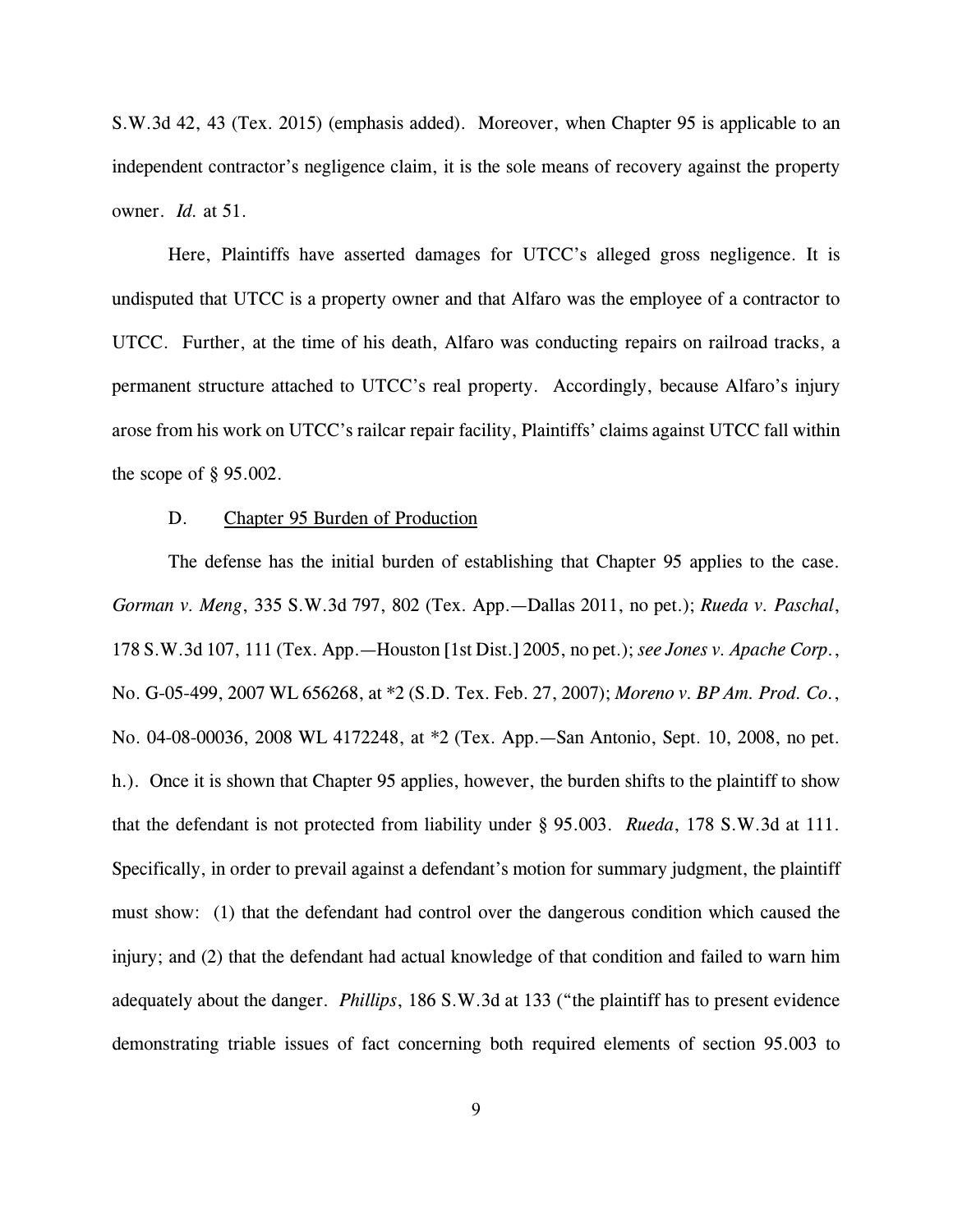overcome [the] statute's general rule of nonliability" upon a defendant's motion for summary judgment); *see Ellwood Tex. Forge Corp. v. Jones*, 214 S.W.3d 693, 700 (Tex. App.—Houston [14th Dist.] 2007, pet. denied); *Rueda*, 178 S.W.3d at 110; *Dyall*, 152 S.W.3d at 699; *Kelly v. LIN Television of Tex., L.P.*, 27 S.W.3d 564, 567 (Tex. App.—Eastland 2000, pet. struck).

#### 1. Control Under § 95.003(1)

Pursuant to § 95.003, UTCC cannot be held liable unless Plaintiffs show that UTCC exercised or retained some control over the manner in which the work was performed. TEX.CIV. PRAC. & REM. CODE § 95.003. The requirements are clear: to penetrate the shield of nonliability, the premises owner's control must extend to the "means, methods, or details" of the independent contractor's work to such an extent that "the contractor is not entirely free to do the work in his own way." *Elliott-Williams Co. v. Diaz*, 9 S.W.3d 801, 804 (Tex. 1999) (quoting RESTATEMENT (SECOND) OF TORTS § 414 at cmt. c); *accord Moreno*, 2008 WL 4172248, at \*3; *Ellwood Tex. Forge*, 214 S.W.3d at 700; *Gaspard v. DuPont Dow Elastomers, L.L.C.*, 140 S.W.3d 415, 419 (Tex. App.—Beaumont 2004, no pet.). A general right to order work to start or stop, to inspect progress and receive reports, to make suggestions or recommendations that need not necessarily be followed, or to prescribe alterations and deviations does not trigger liability. *Hoechst-Celanese Corp. v. Mendez*, 967 S.W.2d 354, 356 (Tex. 1998) (quoting RESTATEMENT (SECOND) OF TORTS § 414 at cmt. c); *see* TEX. CIV. PRAC. & REM. CODE § 95.003(1); *Dow Chem. Co. v. Bright*, 89 S.W.3d 602, 606 (Tex. 2002); *Vanderbeek*, 246 S.W.3d at 351; *Bartee v. Baylor Coll. of Med.*, No. 14-06-00324-CV, 2007 WL 2989614, at \*3 (Tex. App.—Houston [14th Dist.] Oct. 16, 2007, no pet.). The premises owner's control must also relate to the activity that actually caused the injury. *Arsement v. Spinnaker Expl. Co., LLC*, 400 F.3d 238, 252 (5th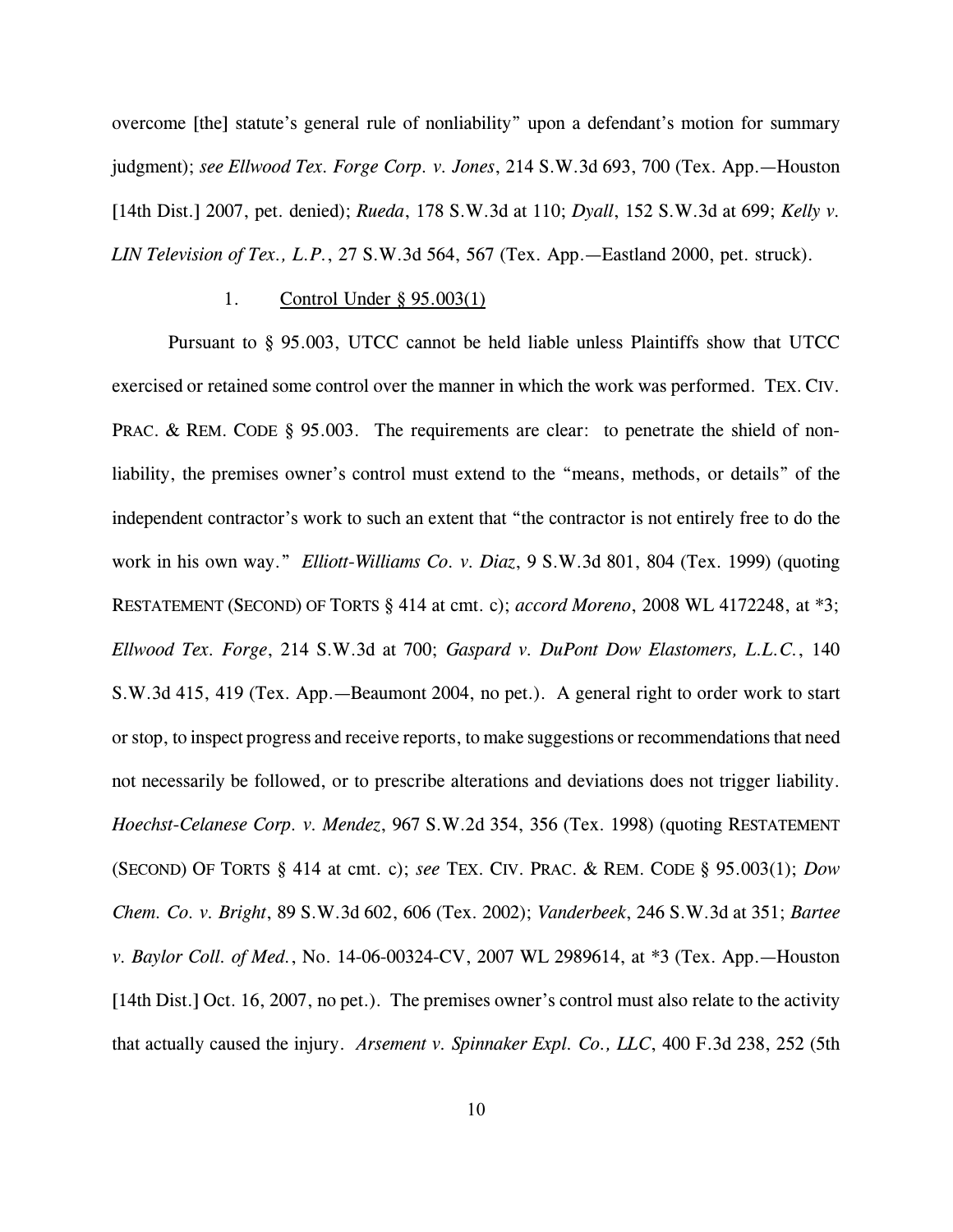Cir. 2005); *Elliott-Williams Co.*, 9 S.W.3d at 804; *Coastal Marine Serv. of Tex., Inc. v. Lawrence*, 988 S.W.2d 223, 226 (Tex. 1999); *Ellwood Tex. Forge Corp.*, 214 S.W.3d at 700.

Although the ownership of property generally carries with it the right to control such property, this overarching principle does not address the type of control contemplated by Chapter 95—control over the "means, methods, or details" of an independent contractor's work. *Union Carbide Corp. v. Smith*, 313 S.W.3d 370, 375 (Tex. App.—Houston [1st Dist.] 2009, pet. denied). As one federal court explained, "[t]he clear language of Section 95.003(1) indicates that the property owner must retain control over the plaintiff's *work*, not the object or improvement causing the alleged injury, in order to be held liable." *Williamson*, 2007 WL 2264720, at \*4 (emphasis in original).

In the instant case, UTCC asserts in a conclusory manner that "there is no evidence that UTCC exercised or retained sufficient control over the manner in which [Alfaro] performed his work, other than the right to order the work to start or stop or to inspect progress or receive reports." In response, Plaintiffs proffer the deposition of Eric, Alfaro's son, and the purchase orders for the work done by Bayou.

Eric was also an employee of Bayou and worked as a laborer on the UTCC project.<sup>4</sup> At deposition, Eric testified that UTCC controlled Alfaro's work by requiring daily management control meetings with Lawrence, a UTCC employee. According to Eric, neither he nor his father knew what they would be doing at work each day until Alfaro reported to the office. At the office, Lawrence would instruct Alfaro and his crew regarding their tasks for the day.

<sup>&</sup>lt;sup>4</sup> Eric was the first person to find Alfaro after the accident. He did not return to work at Bayou after his father's death.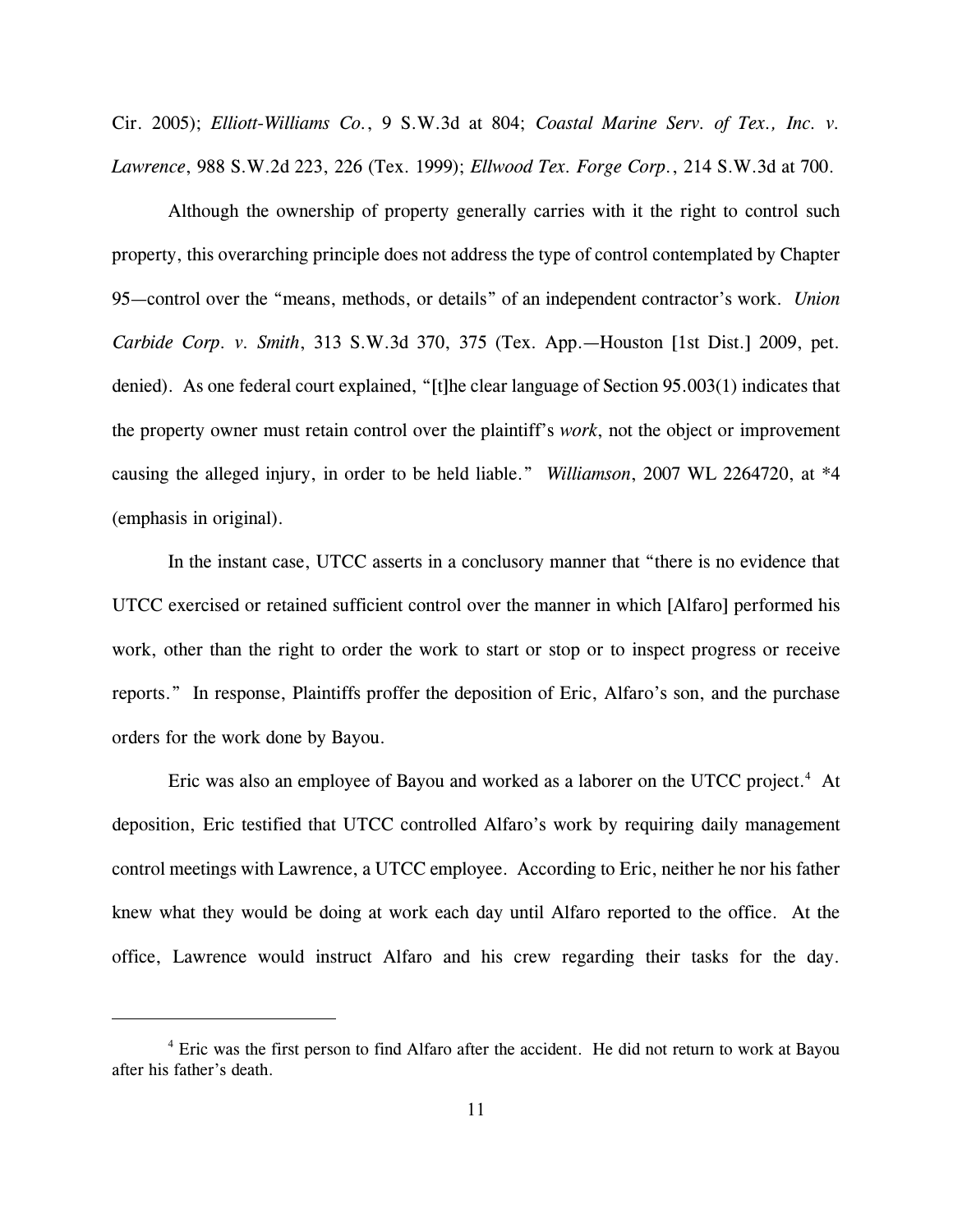Furthermore, the purchase orders for the work done by Bayou clearly state that Bayou had to conduct its work at UTCC's "direction." Based on this evidence, a reasonable jury could conclude that UTCC exercised or retained some control over the manner in which Alfaro's work was performed. Accordingly, Plaintiffs have established that a genuine issue of material fact exists with regard to this element.

# 2. Knowledge Under § 95.003(2)

Chapter 95 mandates that the owner have actual knowledge of the dangerous condition resulting in personal injury, death, or damage for liability to arise. TEX. CIV. PRAC. & REM. CODE § 95.003(2); *Pasadena Ref. Sys., Inc. v. McCraven*, No. 14-10-00837-CV, 2012 WL 1693697, at \*6 (Tex. App.—Houston [14th Dist.] May 15, 2012, pet. dism'd); *Dyall*, 152 S.W.3d at 707 n.18 (citing *Bishop v. Nabisco*, *Inc*., No. 14-03-00639-CV, 2004 WL 832916, at \*3 (Tex. App.—Houston [14th Dist.] 2004, no pet.)); *accord Williamson*, 2007 WL 2264720, at \*5. Knowledge that an activity is potentially dangerous is not sufficient to meet this requirement. *Dyall*, 152 S.W.3d at 707 n.18 (citing *Bishop*, 2004 WL 832916, at \*3); *accord Williamson*, 2007 WL 2264720, at  $*5$ . Hence, "knowledge of the dangerous condition" within the meaning of the statute requires that the observer actually know that the condition is dangerous. *Rueda*, 178 S.W.3d at 110-111. Additionally, the dangerous condition known to the defendant must be the same dangerous condition that proximately caused the injury or damage at issue. *See* TEX. CIV. PRAC. & REM. CODE § 95.003(2); *Brocken v. Entergy Gulf States, Inc.*, 197 S.W.3d 429, 439 (Tex. App.—Beaumont 2006, no pet.). Finally, an owner who has actual knowledge of the relevant dangerous condition can still invoke the protection of Chapter 95 if he adequately warns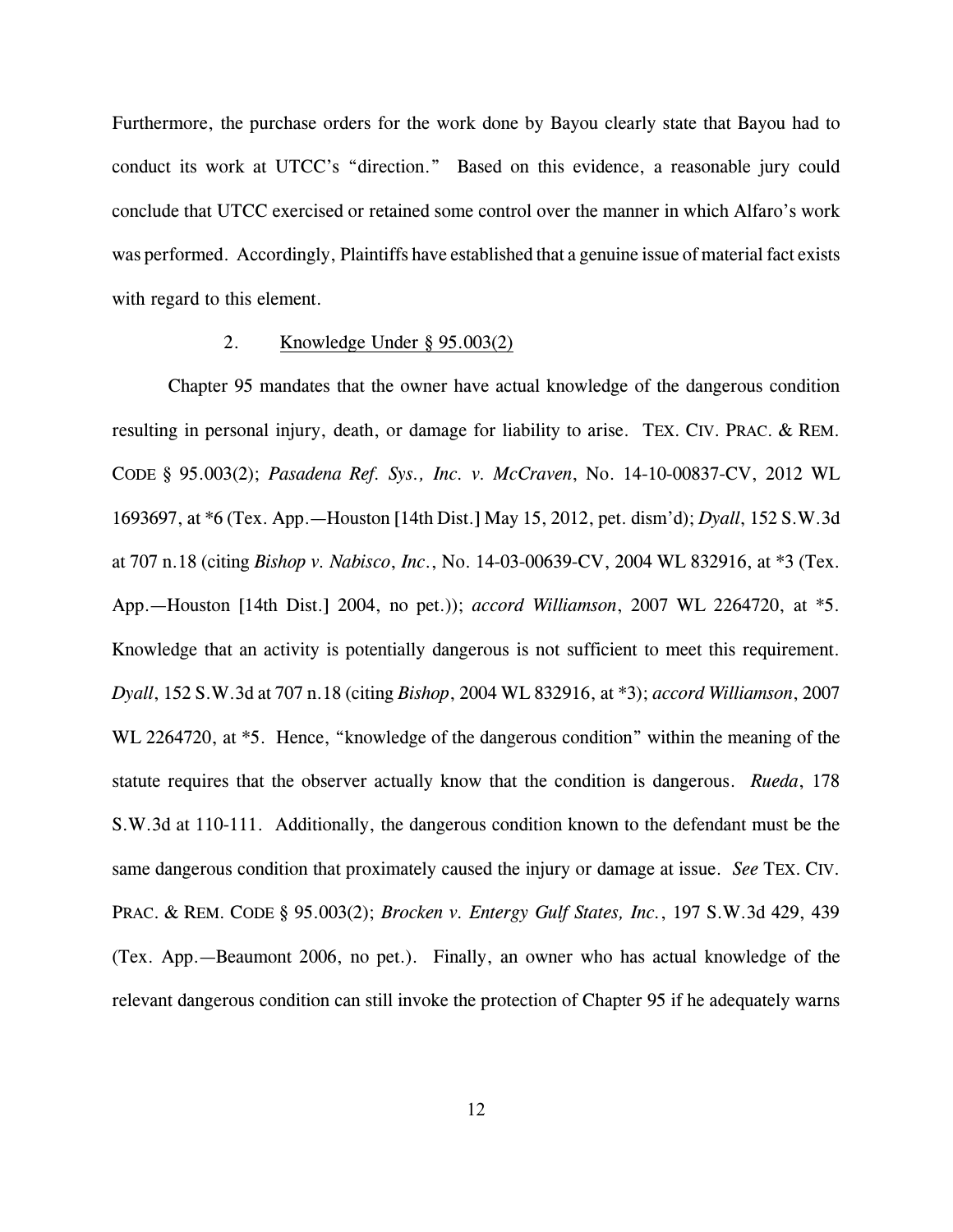the contractor of the danger. *See* TEX. CIV. PRAC. & REM. CODE § 95.003(2); *Jones*, 2007 WL 656268, at \*3.

Before assessing whether UTCC had "actual knowledge of a dangerous condition," the relevant condition that proximately caused the injury must be identified. *James v. Cousins Prop., Tex., L.P.*, No. 03-06-00617, 2008 WL 2220016, at \*2 (Tex. App.—Austin May 30, 2008, no pet.); *see Brocken*, 197 S.W.3d at 439-40. Here, the precise condition is the backhoe's tendency to malfunction. More specifically, according to Plaintiffs, the backhoe was known to lose control and spin randomly, and the backhoe's boom would erratically move itself on occasion.

UTCC maintains that there is "no evidence that UTCC had actual knowledge of the danger or condition." As to this element, the court agrees with UTCC. Plaintiffs assert that Alfaro informed UTCC employees regarding the problems with the backhoe. At deposition, Eric testified that Alfaro reported these issues to Trevino. According to Eric's deposition testimony, however, Trevino was a General Manager for Bayou.<sup>5</sup> Thus, Plaintiffs' evidence establishes that Alfaro reported the issues with the backhoe to Bayou, not to UTCC. Plaintiffs do not contend that Trevino relayed this information to anyone at UTCC. Importantly, Chapter 95 mandates that the property owner—in this case, UTCC—have actual knowledge. The record is devoid of any evidence that UTCC had actual knowledge of the alleged dangerous condition on the premises and failed to warn others of the hazard, as required for the imposition of liability under § 95.003(2). Consequently, Plaintiffs have failed to meet their burden, and summary judgment is warranted.

<sup>&</sup>lt;sup>5</sup> In their response, Plaintiffs refer to Trevino as "UTCC's Jeff Trevino," suggesting that he was an employee of UTCC. Nonetheless, at deposition, Eric identifies Trevino as one of the Bayou managers on the UTCC project. Therefore, the evidence before the court demonstrates that Trevino was employed by Bayou, not UTCC.